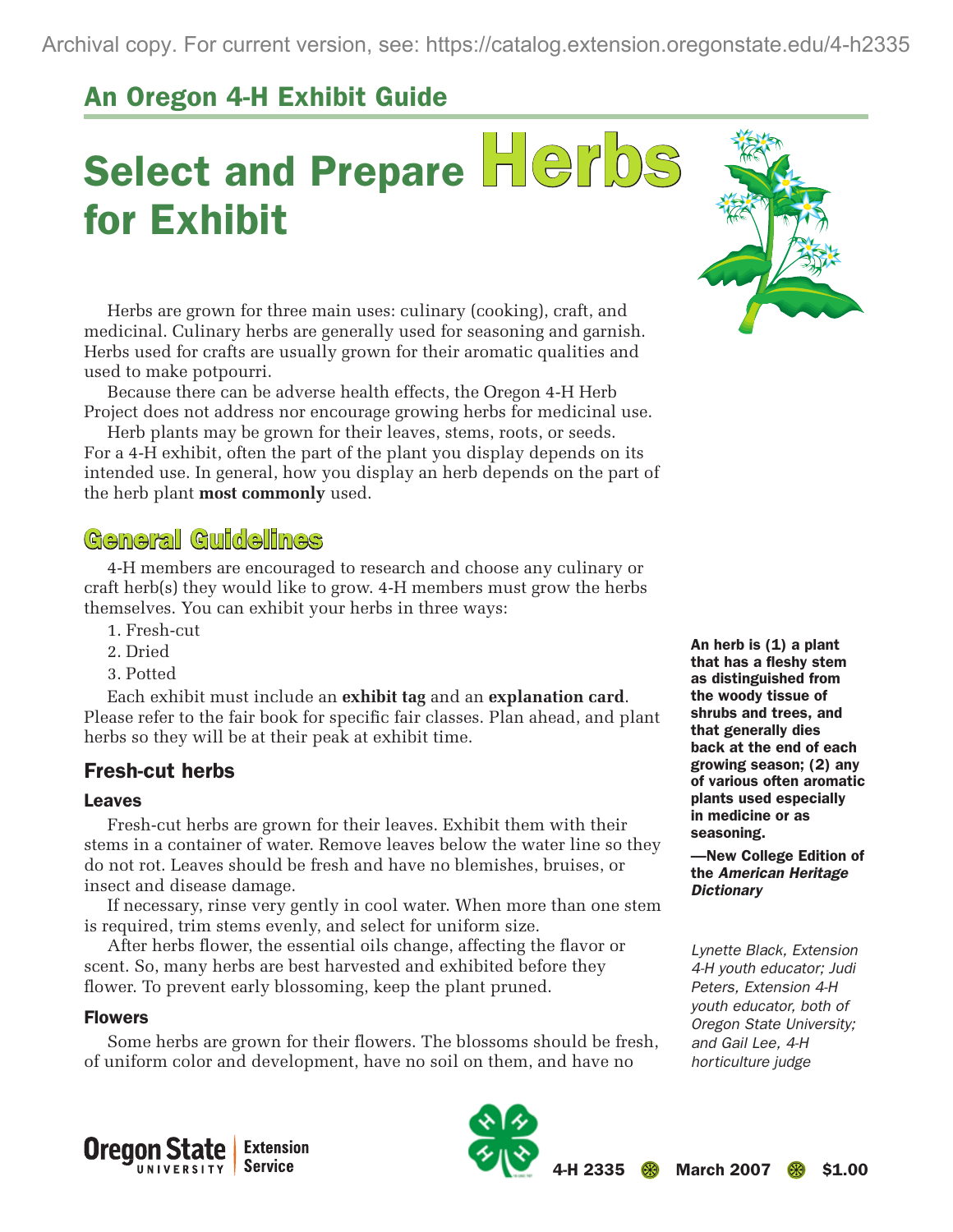insect or disease damage. Exhibit fresh-cut flowering herbs as you would other cut flowers. (See 4-H 231, the *Oregon 4-H Flower and Ornamental Grower's Handbook,* for how to exhibit fresh-cut flowers.)

Remove leaves below the water line so they do not rot.

#### Seeds

Harvest herbs grown for their seeds when they have a mature, full head of seed that is still slightly greenish-brown (so the seeds do not fall off). Avoid over-mature, shattered seed heads. Tie the stems loosely together, and exhibit them on a paper plate, not in water.

#### Roots

Roots are usually harvested in the fall, winter, or early spring. Clean them soon after harvest by shaking off as much soil as possible, then washing them under running water.

Exhibit roots on a paper plate, not in water.

# Dried herbs

Harvest herbs for drying when they contain the maximum amount of essential oils, which provide the flavor and scent. For leafy herbs, this is usually when the flower bud just begins to open. Harvest herb flowers just as they reach full flower. Harvest seed heads when they change from green to brown but before they drop.

Rinse gently if needed, and pick off dead or discolored leaves.

You can dry herbs on the stem. Gently remove the leaves and/or flowers after drying. Or, if you use a screen, you can remove the leaves and flowers before drying.

## Potted herbs

Refer to the fair book for specific requirements for exhibiting potted herbs.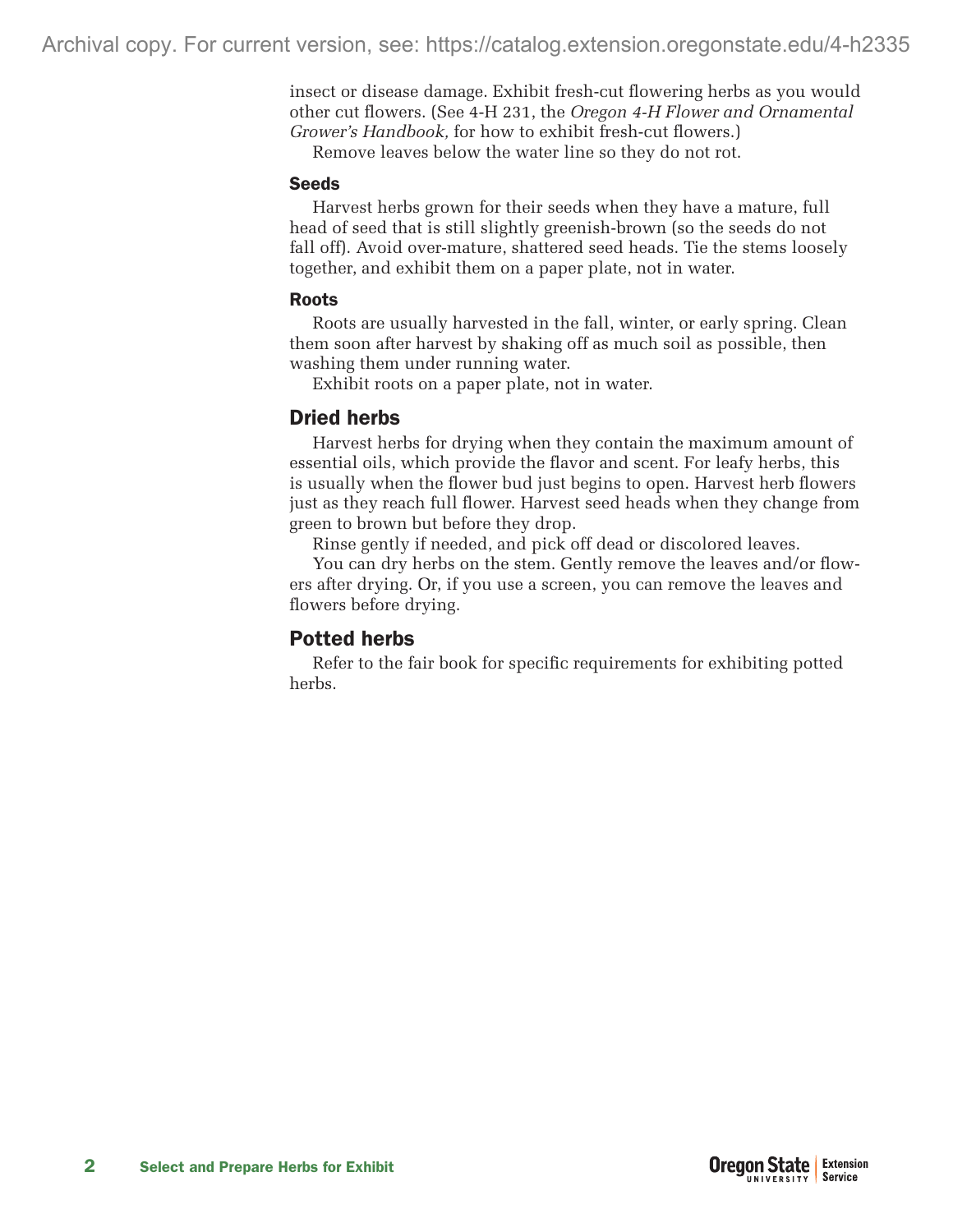Archival copy. For current version, see: https://catalog.extension.oregonstate.edu/4-h2335

# **Judging**

### Fresh-cut herbs

| Condition (free from dirt, disease, |         |
|-------------------------------------|---------|
|                                     |         |
|                                     |         |
|                                     |         |
| Explanation card                    |         |
|                                     |         |
|                                     |         |
|                                     |         |
|                                     |         |
|                                     | $100\%$ |

#### Dried herbs

| Condition (free from dirt, disease, |      |
|-------------------------------------|------|
|                                     |      |
| Foliage, stem, seed (dried material |      |
|                                     |      |
| Drying complete/consistent          |      |
|                                     |      |
| Explanation card                    |      |
|                                     |      |
|                                     |      |
|                                     |      |
|                                     |      |
|                                     | 100% |

## Potted herbs (container garden)

| Explanation card                                      |
|-------------------------------------------------------|
|                                                       |
|                                                       |
|                                                       |
|                                                       |
| Compatibility of container and plants25%              |
| Soil components (loose and crumbly,                   |
|                                                       |
| Evidence of cultural care (no fertilizer salts        |
| on surface, foil, or rim of container) 15%            |
| Plant condition (free from blemishes,                 |
| disease, or insect problems; healthy)  15%            |
| Plant quality (form, substance, foliage, flowers) 15% |
| 100%                                                  |